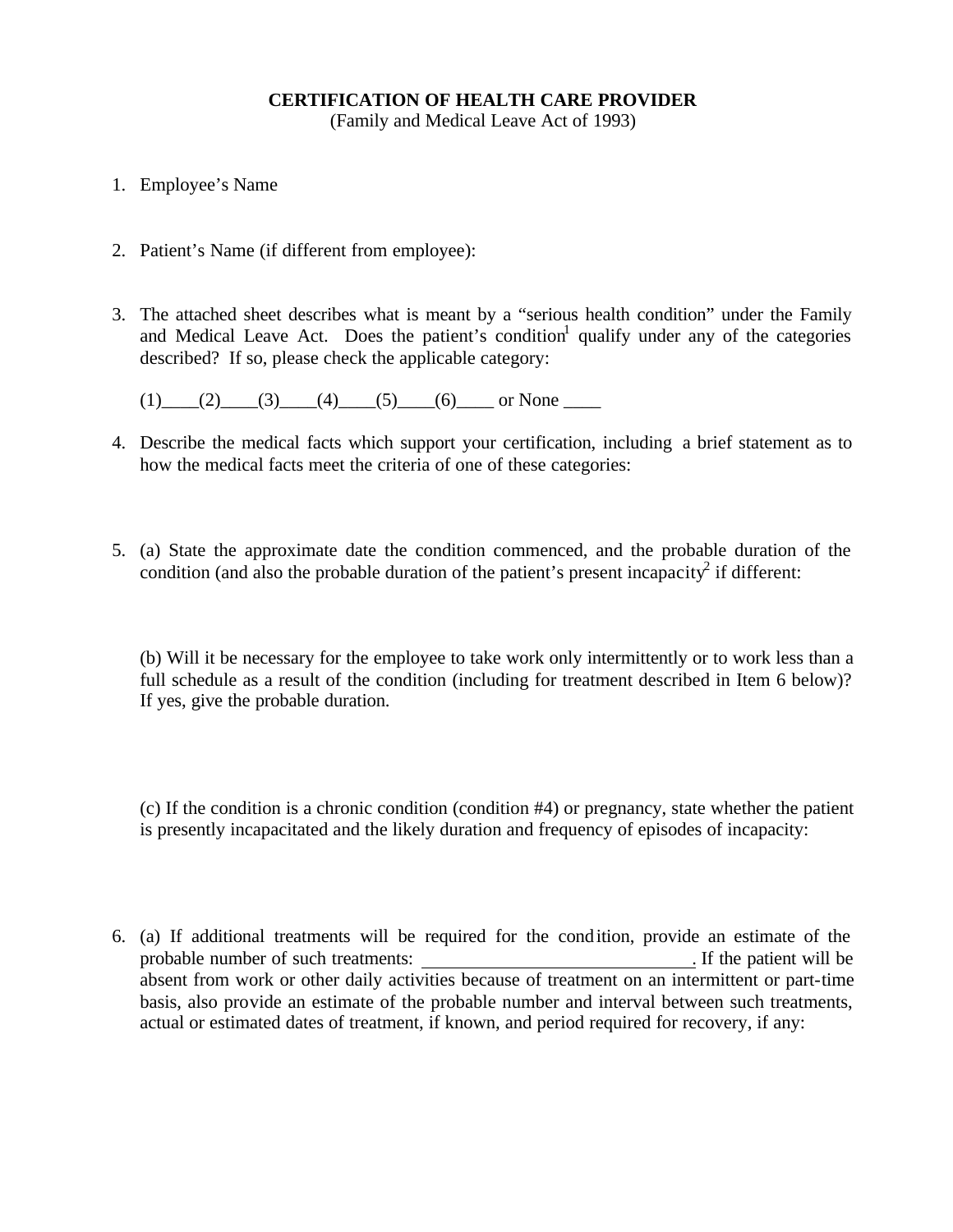(b) If any of these treatments will be provided by another provider of health services (e.g., physical therapist), please state the nature of the treatments:

(c) If a regimen of continuing treatment by the patient is required under your supervision, provide a general description of such regimen (e.g., prescription drugs, physical the rapy requiring special equipment):

7. (a) If medical leave is required for the employee's absence from work because of the employee's own condition (including absences due to pregnancy or a chronic condition), is the employee unable to perform work of any kind?

(b) If able to perform some work, is the employee unable to perform any one or more of the essential functions of the employee's job? . If yes, please list the essential functions the employee is unable to perform?

(c) If neither (a) or (b) applies, is it necessary for the employee to be absent from work for treatment?

8. (a) If leave is required to care for a family member of the employee with a serious health condition, does the patient require assistance for basic medical or personal needs or safety, or for transportation?

(b) If no, would the employee's presence provide psychological comfort to benefit the patient or assist in the patient's recovery?

(c) If the patient will need care only intermittently or on a part-time basis, please indicate the probable duration of this need?

\_\_\_\_\_\_\_\_\_\_\_\_\_\_\_\_\_\_\_\_\_\_\_\_\_\_\_\_\_\_\_\_\_\_\_\_\_\_ \_\_\_\_\_\_\_\_\_\_\_\_\_\_\_\_\_\_\_\_\_\_\_

\_\_\_\_\_\_\_\_\_\_\_\_\_\_\_\_\_\_\_\_\_\_\_\_\_\_\_\_\_\_\_\_\_\_\_\_\_\_ \_\_\_\_\_\_\_\_\_\_\_\_\_\_\_\_\_\_\_\_\_\_\_\_

(Signature of Health Care Provider (Type of Practice)

(Address of Health Care Provider) (Telephone number)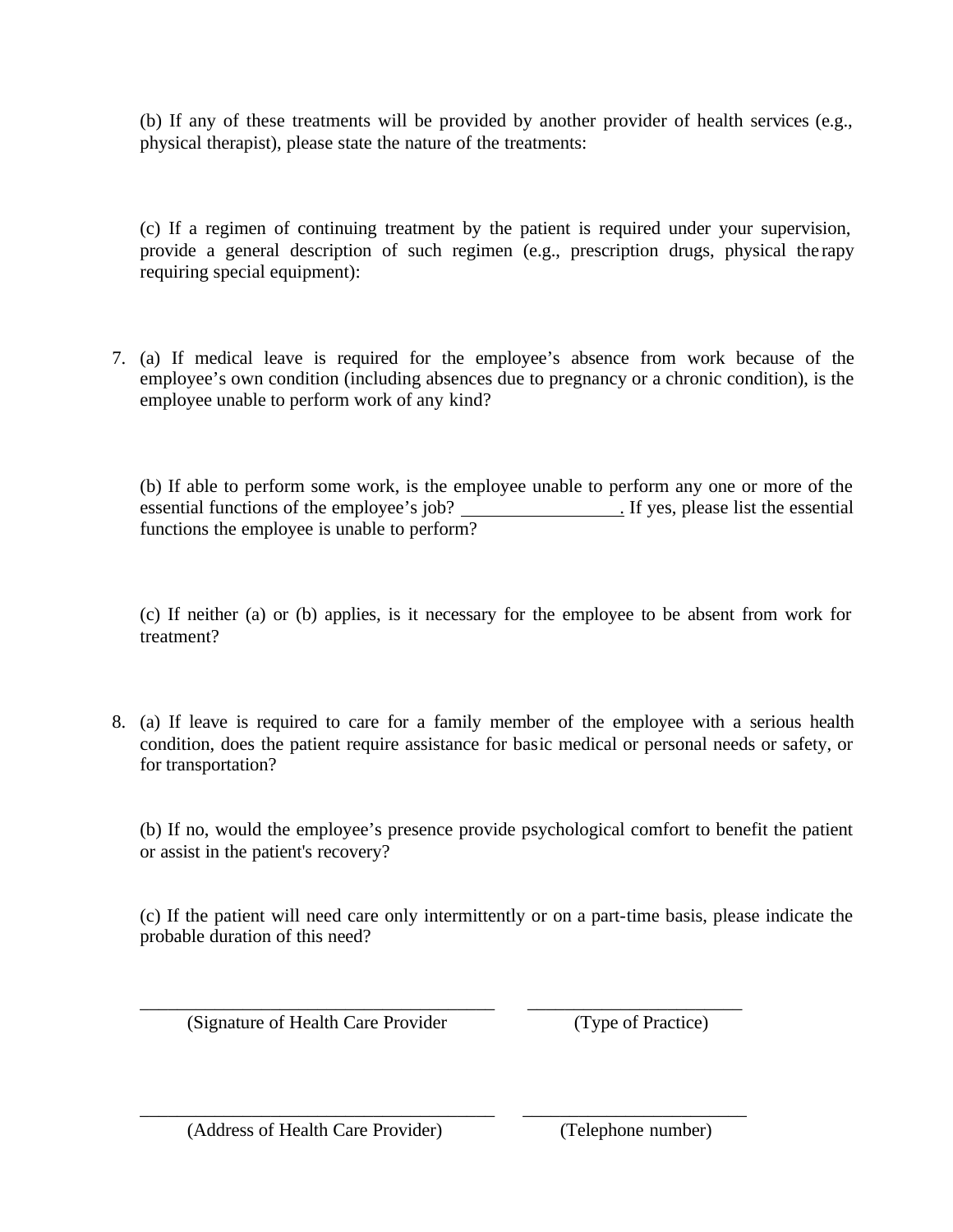## *To be completed by the employee needing family leave to care for a family member:*

\_\_\_\_\_\_\_\_\_\_\_\_\_\_\_\_\_\_\_\_\_\_\_\_\_\_\_\_\_\_\_\_\_\_\_\_\_\_\_ \_\_\_\_\_\_\_\_\_\_\_\_\_\_\_\_\_\_\_

State the care you will provide and an estimate of the period during which care will be provided, including a schedule if leave is to be taken intermittently or if it will be necessary for you to work less than a full schedule:

(Employee signature) (Date)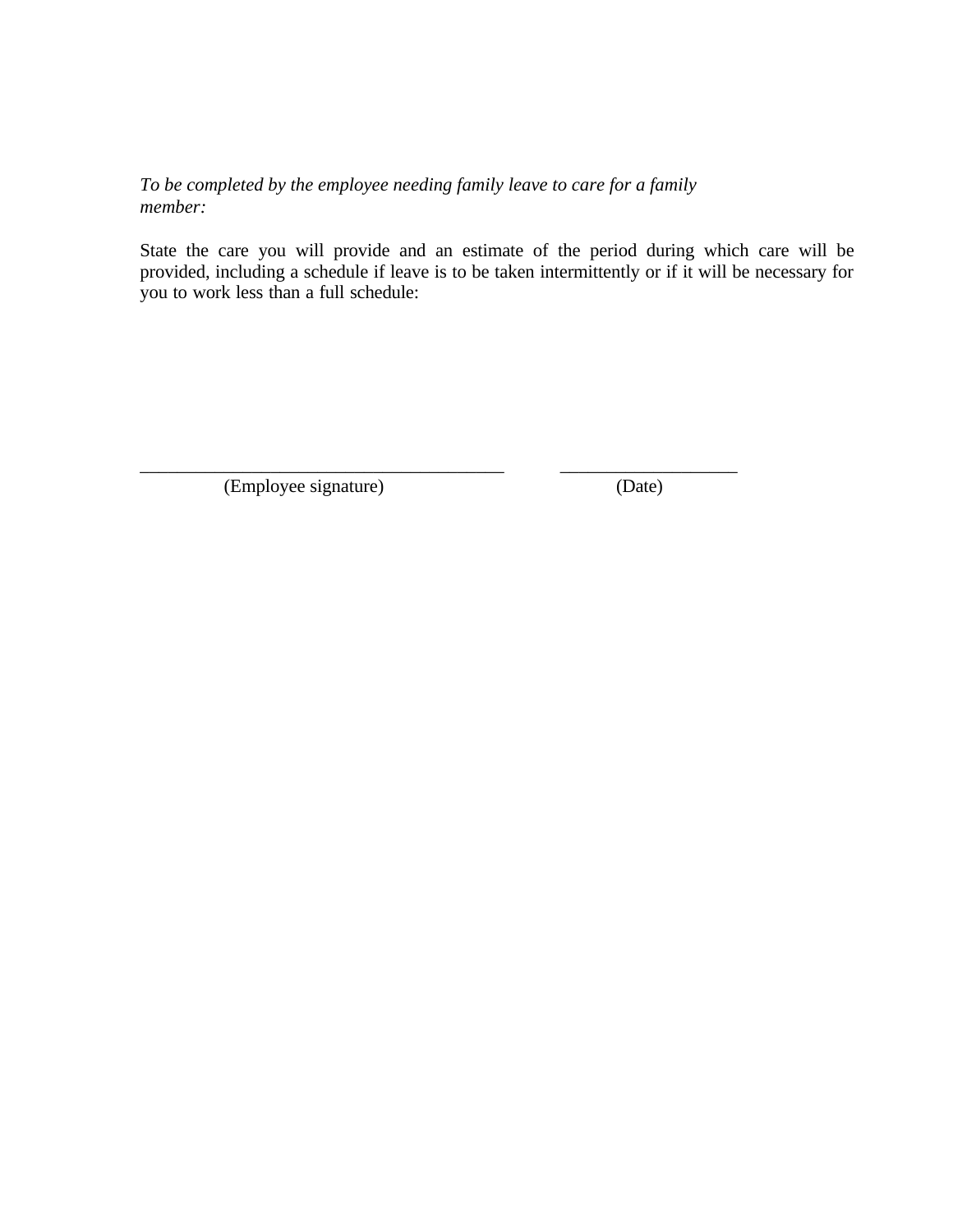A "serious health condition" means an illness, injury, impairment, or physical or mental condition that involves one of the following:

- 1. Hospital Care: Inpatient care (i.e., an overnight stay) in a hospital, hospice or residential care facility, including any period of incapacity or subsequent treatment in connection with or consequent to such inpatient care.
- 2. Absence Plus Treatment: A period of incapacity of more than three consecutive calendar days (including any subsequent treatment or period of incapacity relating to the same condition) that also involves:
	- (a) Treatment<sup>3</sup> two or more times by a health care provider, by a nurse or physician's assistant under the direct supervision of a health care provider, or by a provider of health care services (e.g., physical therapist) under orders of, or on referral by, a health care provider; or
	- (b) Treatment by a health care provider on at least one occasion which results in a regiment of continuing treatment<sup>4</sup> under the supervision of a health care provider.
- 3. Pregnancy: any period of incapacity due to pregnancy or for prenatal care.
- 4. Chronic Conditions Requiring Treatment: A chronic condition which:
	- (a) Requires periodic visits for treatment by a health care provider or by a nurse or physician's assistant under the direct supervision of a health care provider;
	- (b) Continues over an extended period of time (including recurring episodes of a single underlying condition); and
	- (c) May cause episodic rather than a continuing period of incapacity (e.g., asthma, diabetes, epilepsy, etc.)
- 5. Permanent/Long Term Conditions Requiring Supervision: A period of incapacity which is permanent or long-term due to a condition for which treatment may not be effective. The employee or family member must be under the continuing supervision of, but need not be receiving active treatment by, a health care provider. Examples include Alzheimer's, a severe stroke, or the terminal stages of a disease.
- 6. Multiple Treatments (Non-Chronic Conditions): Any period of absence to receive multiple treatments (including any period of recovery therefrom) by a health care provider or by a provider of health care services under orders of, or on referral by, a health care provider, either for restorative surgery after an accident or other injury, or for a condition that would likely result in a period of incapacity of more than three consecutive calendar days in the absence of medical intervention or treatment, such as cancer (chemotherapy, radiation, etc.), severe arthritis (physical therapy), kidney disease (dialysis), etc.